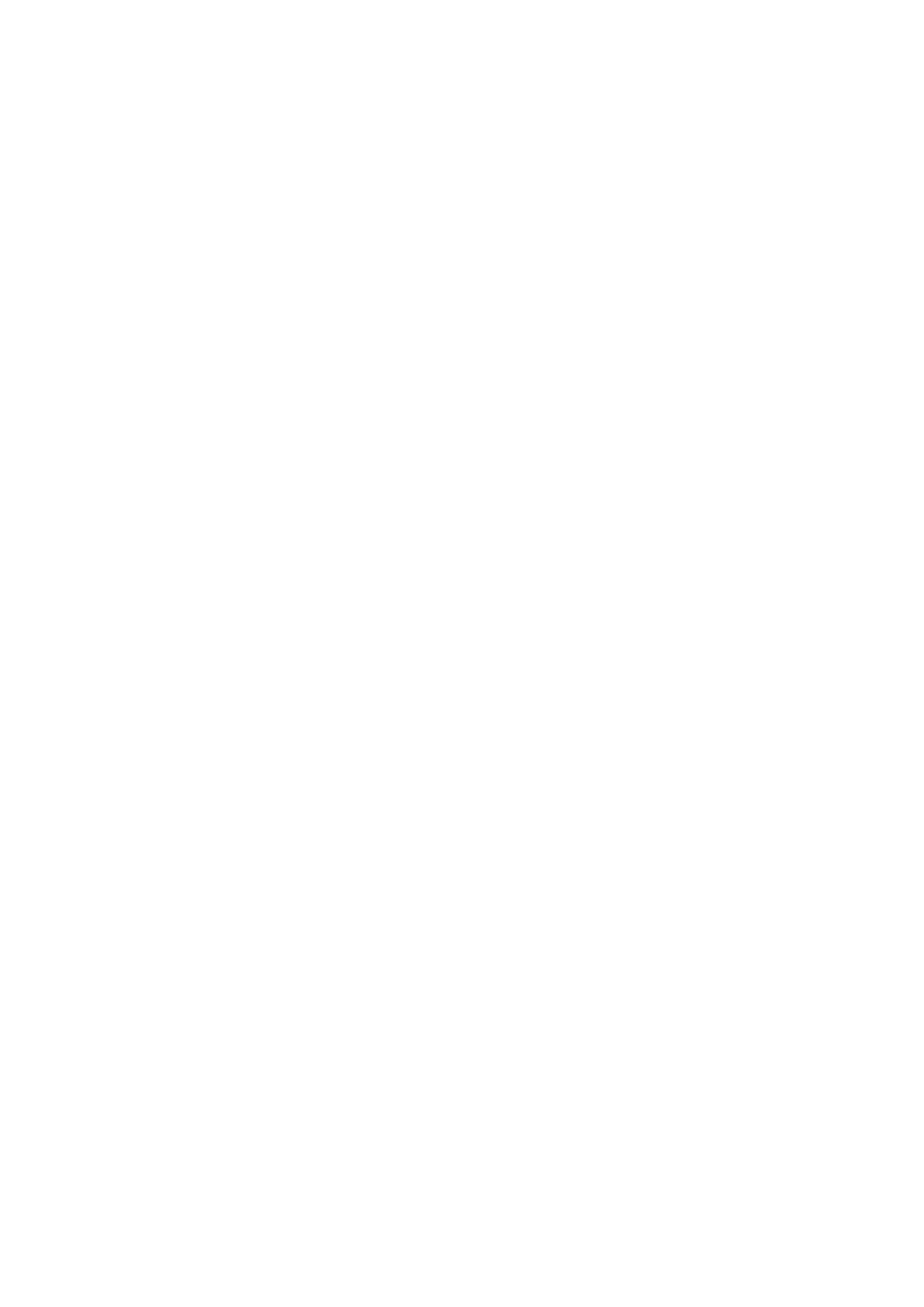# **Introduction**

The Code of Good Governance for Scotland's Colleges ("the Code") sets out the principles of good governance expected from colleges. Observation of the Code is a requirement for all colleges who receive funding from the Scottish Funding Council (SFC).

Under the Code, colleges are required to conduct periodic externally-validated reviews of the effectiveness of the Board. SFC produced guidance setting out the expectations and suggested methodologies for undertaking such a review.

### Scope

We were commissioned by West Lothian College ("the College") to undertake an externally-facilitated review of its Board effectiveness, against agreed aspects of the Code. Our approach takes full cognisance of and complies with SFC's guidance.

#### Our approach

Our approach to delivering our work was as follows:

- Initial planning communication primarily via the Vice Principal Finance & Corporate Services and including input from the Chair, Principal and senior management to agree the approach to our review and the focus of our activity. This agreed to look at specific areas in more detail, rather than a broader review in less depth. This resulted in focus on the areas perceived as most useful to the College.
- Desk-based validation and review of the Board's self-assessment exercise, verifying the Board's selfassessment report to a range of supporting documentation.
- Surveying all Board Members to ascertain their views and perceptions.
- One to one interviews with over half of the Board, including the Chair, Audit Committee Chair, staff and student representatives, the Principal and other Members.
- Observing the December 2020 Board meeting.
- Discussing our work with Board Members during the Board meeting in March 2021.

#### Acknowledgements

We would like to thank all Board Members and staff consulted during this review for their assistance and cooperation.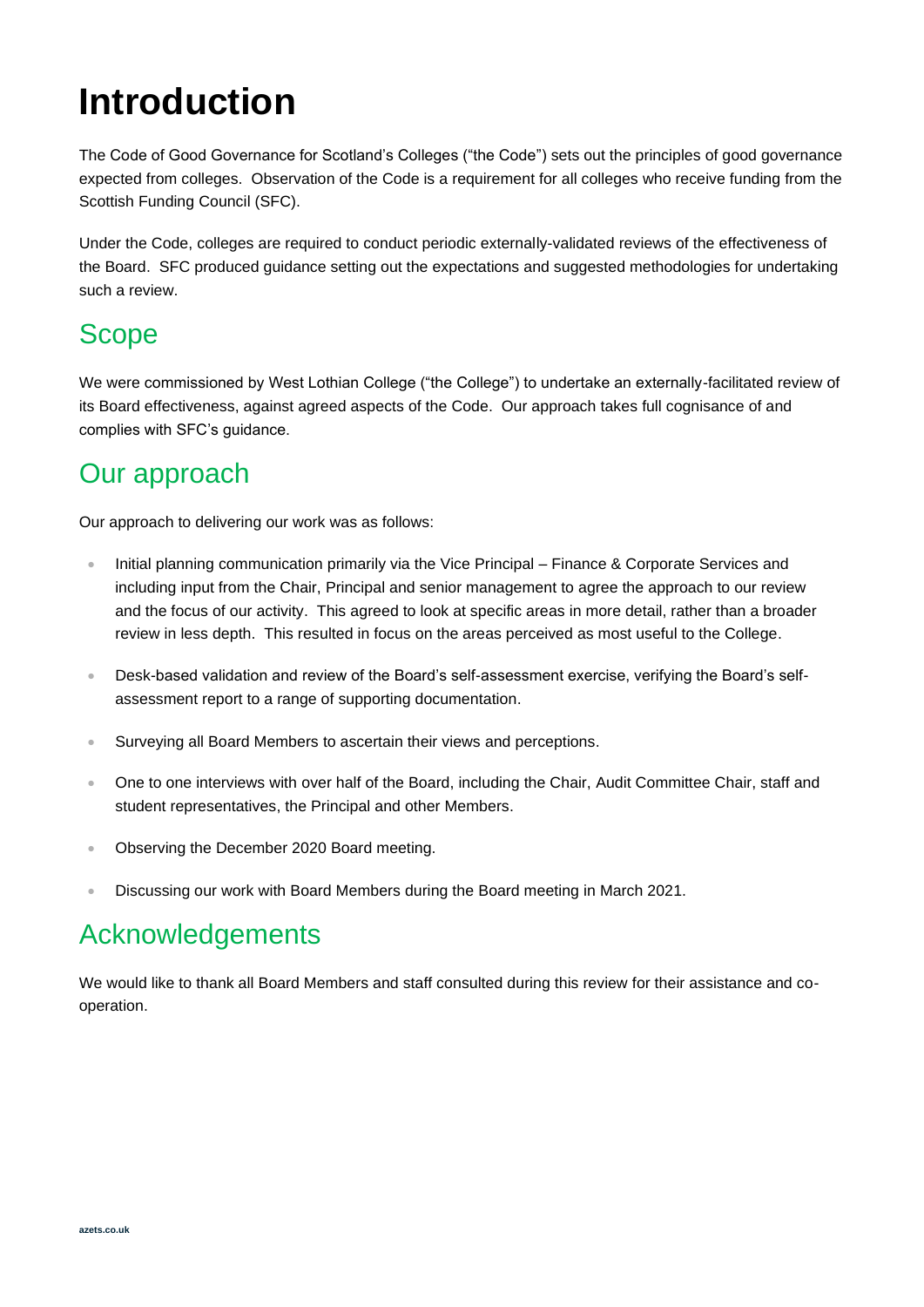# **SFC, the Code and Good Governance**

Governance is fundamental to give direction, structure and robust control as organisations pursue agreed strategic and operational objectives. Effective governance leads to effective, focussed and coordinated activity that helps to support long-term success.

The Code outlines that the "overarching purpose of good governance for Scotland's Colleges is to:

- Lead the college and set its strategic direction and values;
- Ensure effective management and financial controls to support the student experience within a framework of public accountability and transparency; and
- Deliver high quality of learning and outcomes."

The Code was developed collaboratively, with representatives including from the SFC, colleges, teaching staff and students. The Code states that it "has been written in a way that is mandatory and anticipates compliance". It defines five dimensions good governance within colleges, as follows:

- Leadership and strategy
- Quality of student experience
- **Accountability**
- **Effectiveness**
- Relationships and collaboration.

#### Compliance with "the spirit of the Code"

SFC-funded colleges must comply with the Code as a condition of grant funding, including "the spirit of the Code".<sup>1</sup> This requirement means accountability covers both the code wording as expressed, as well as the underlying ethos and principles. In effect, this means colleges should act in a way perceived as being in keeping with the Code, even where some aspects may have limited or no overt guidance.

Azets has strong and long-standing credentials in FE and wider public sector governance best practice. The principles-based approach to the FE Code requires sound professional judgement and we are always available to act as a trusted advisor to support our clients in this area.

<sup>&</sup>lt;sup>1</sup> Code of Good Governance for Scotland's Colleges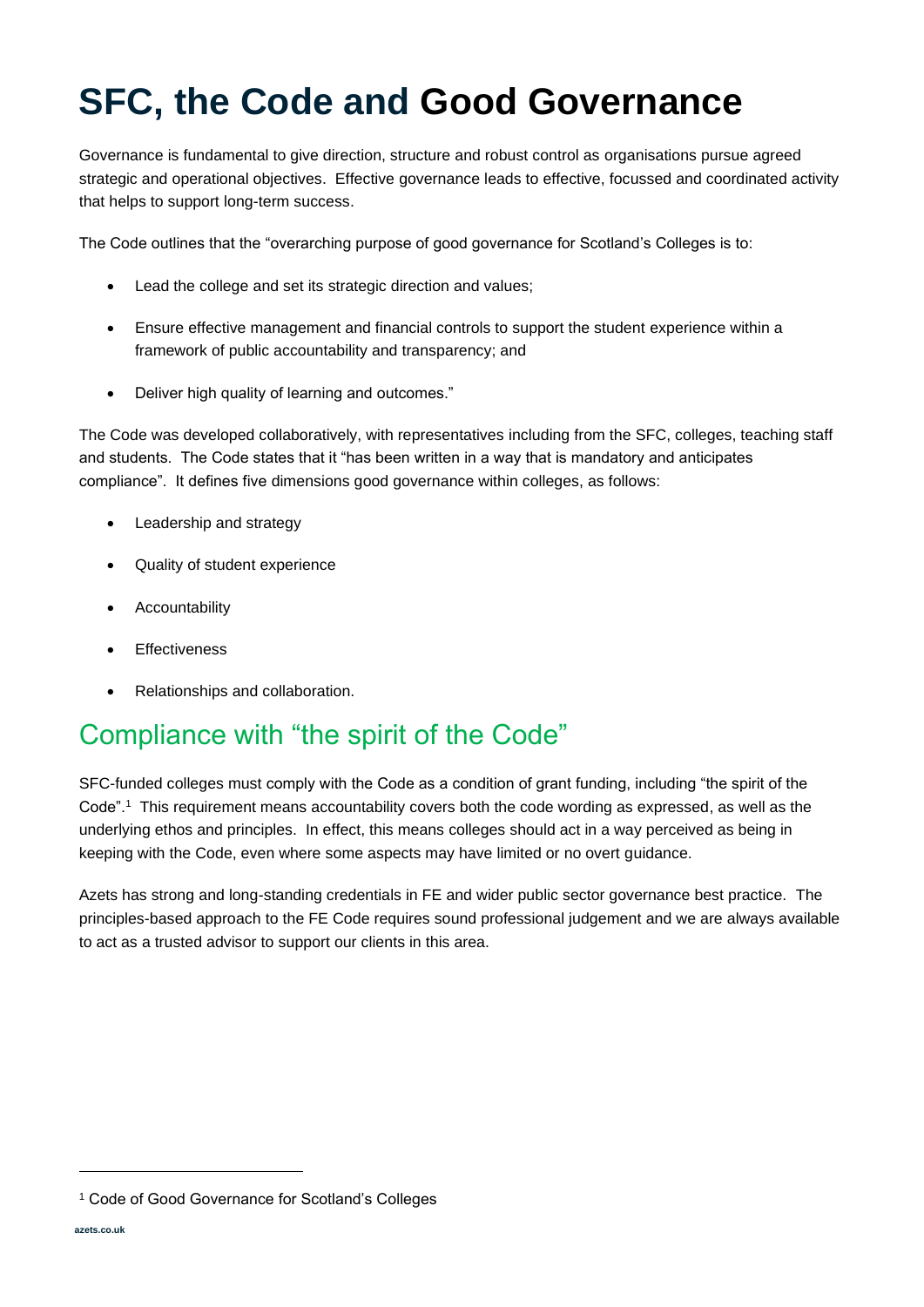# **Conclusion and recommendations**

### Overall position

**West Lothian College displays a high degree of Board effectiveness in the areas subject to review. This is reflected in the College's own self-assessment and in the validation and testing we have performed.**

**In both documented process and at a practical level, the Board and its Members appear to work collectively and with a unified approach to pursue strategic objectives. There is strong evidence of learners being at the centre of activities, along with a clear and demonstrable commitment to collaboration and engagement with wider stakeholders.**

The College's Board effectiveness self-assessment shows a good level of self-awareness. It also identifies actions arising through which the Board can continuously develop, alongside the established Board Development Plan. This approach supports ongoing improvement.

The recommendations arising from our external validation reflect continuous improvement opportunities and not significant or fundamental problems with existing arrangements. They underpin our conclusion that the West Lothian College Board is effective and is committed to ongoing development.

### Wider dimension issues

There are also some areas arising from our work which raise relevant Board issues, but which are not under the College's direct control. In particular, the increasingly national approach to dealing with certain issues (such as national bargaining and related workforce matters) was repeatedly referred to across this review and these matters are clearly towards the fore of thinking amongst a range of WLC members and management.

These are issues which will have some impact on the College at an individual level, but which cannot be resolved fully and independently by the College alone. We have obtained evidence that the College is taking a proactive and engaged approach to tackling these issues as far as possible, both locally and through wider engagement. Such matters remain worthy of further consideration at a national level, via ongoing partnerships with a range of stakeholders.

### Good practice highlights

Within a broad range of areas of positive elements, some notably good practice within West Lothian College includes:

- Good and committed individuals coming together with a range of skills and experiences to work collaboratively in pursuit of strategic goals.
- Professional and cooperative relationships between management and members, with shared vision and what appears to be a good balance between collective effort and robust scrutiny & challenge.
- Positive observations from our attendance at meetings as part of this review, in relation to process, structure, planning and in-meeting challenge and interaction.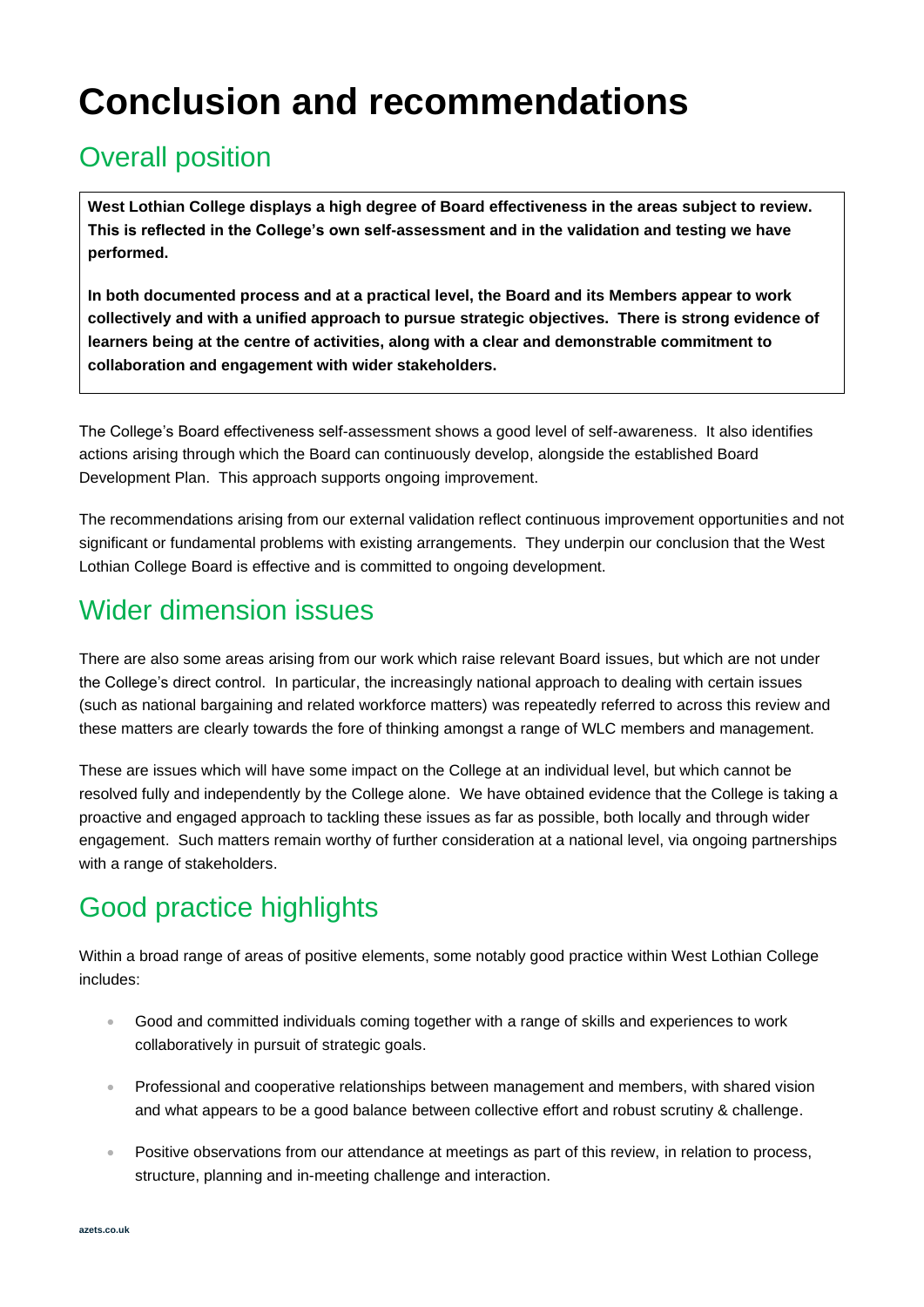- The Board and Committees have retained the vast majority of aspects for the governance framework throughout the impact of Covid-19 – albeit in a virtual environment - with a continuation of many of the checks & balances inherent to the framework. Other bodies have not always maintained such an approach and have made trade-offs across the last year. This even extends to virtual visits to departments and areas as part of efforts to reach out to those across the College.
- The Board and Committees have a clear and direct input to the Regional Outcome Agreement (ROA) and College strategic goals, both in setting/scrutinising at drafting stage and in challenging related performance over the period.
- Appreciation of and commitment to seeing learners beyond academic achievements and outcomes, with a wider appreciation of achieving positive outcomes in the likes of personal, social and soft-skills developments.
- A strong commitment and demonstrable success in pursuit of effective partnership working.
- Prioritising student experience and student views within the governance framework, including at Board level.
- Particular praise being shared across those engaged with as part of this work on the Principal's role in driving good governance and linking the work of the Board and Committees to the delivery activities of the College as a whole.
- Developments in relation to the risk management framework, both from periodic review and continuous improvement activities and Member engagement with risk management, risk appetite and supporting the effectiveness of the process.

#### Recommendations

The recommendations and areas for potential improvement within West Lothian College arising from our review are summarised as:

- We endorse efforts to reflect on the make-up of the Board, and in particular actions previously taken in relation to gender representation. Going forward, we encourage more proactive pursuit and early engagement externally with the aim of resulting in more diverse representation such as in those from an ethnic minority background.
- The Board Action Plan is a positive development tool, but we encourage all actions therein to be framed in as SMART (specific, measurable, achievable, realistic and timely) terms as possible.
- Risk management processes are going through review and revisal, including to respective roles and responsibilities. We encourage the College to review these after an initial "bedding in" period and ensure the risk policy and strategy fully reflects the forward process thereafter.
- Since the departure of the previous Board Secretary, the College has had this position as a dual role held by the Vice Principal for Finance & Corporate Services. This approach was repeatedly raised by those we engaged with during the review and we endorse recent developments (based on subsequent Board evaluation and the benefits and challenges) to separate these roles back to separate appointments. We encourage moving back to this model as soon as is practical, and suggest the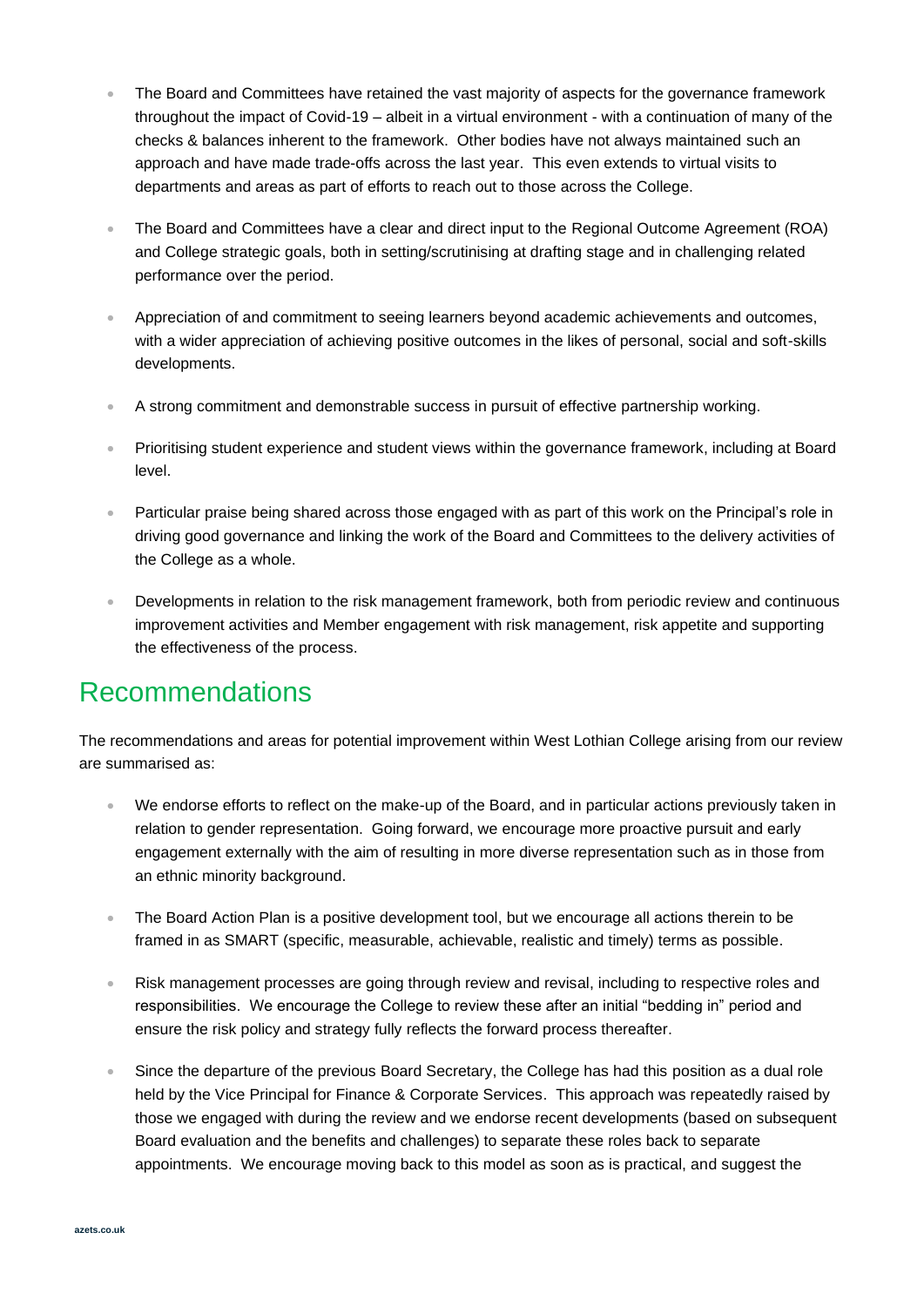College considers describing these developments in the narrative of the annual accounts for information/transparency.

- After some previous deliberation over the Committee Chair appointments process, this has been worked through and a process agreed. There is potential to develop this further (such as Committee Chair succession planning and related Committee Member appointments/shadowing options) to support continuity and skills development.
- Although only a relative minority, several Members we spoke to made observations to the effect that one-to-one reviews with the Board Chair do happen and have value, but they tend to be somewhat "point in time" and may benefit from being more prominent and actions more prioritised/pursued. Given how these are recorded and actions taken forward, we do not have definitive evidence beyond representations made, but this could be reflected on and taken forward as part of the onward one-toone process. This will help ensure mutual expectations are clear and any support needs are clarified.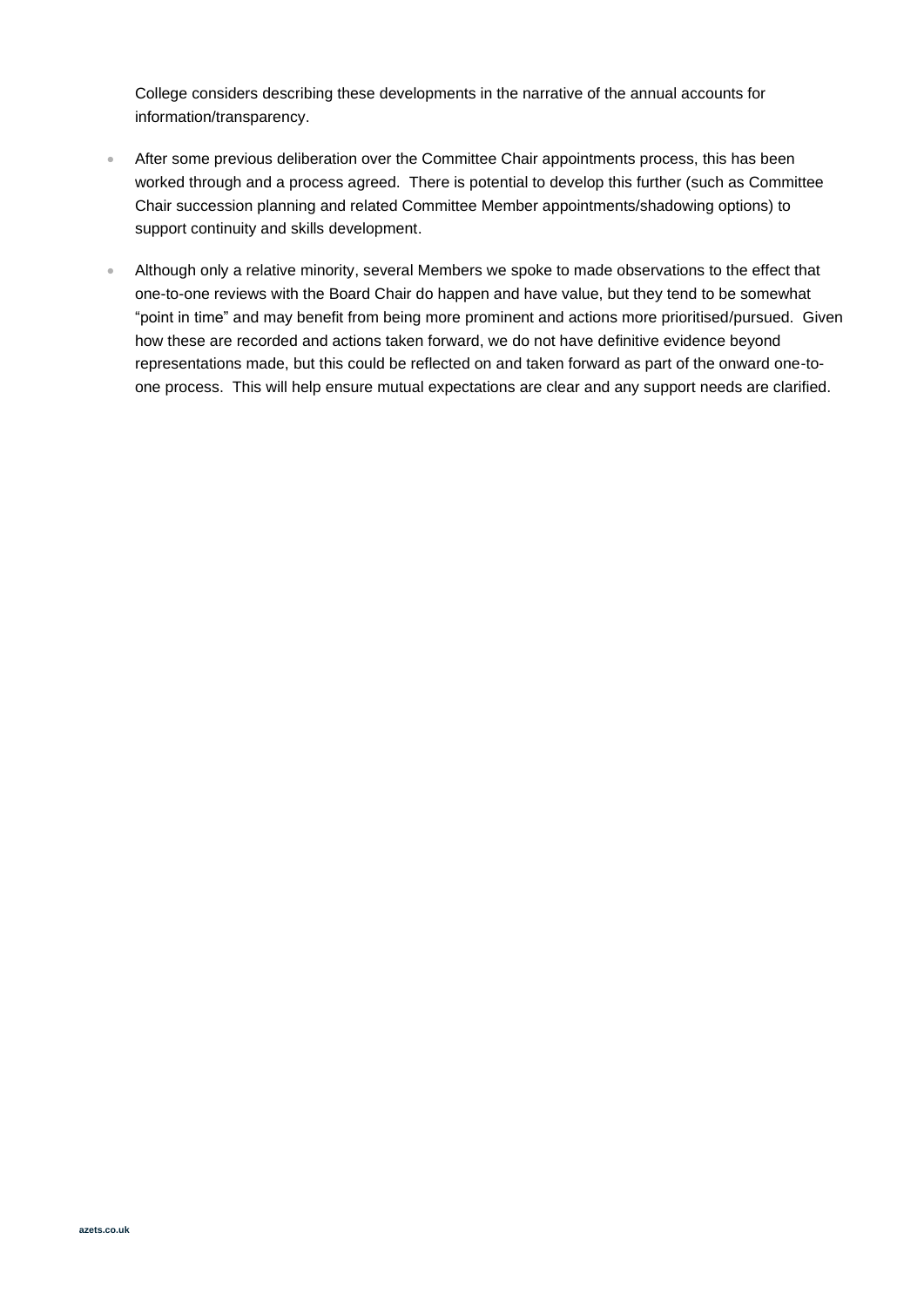# **Main findings and outcomes**

In this section we have summarised the review findings, detailed some of the areas of good practice identified within West Lothian College, and have set out continuous improvement opportunities. This is structured to reflect each of the five principles of good governance as defined in the Code. It is worth noting that this is not a complete list of all activities being delivered by the College across these five principles, but reflects the areas of focus agreed as part of scoping this review.

#### Leadership and strategy

#### **Good Governance Criteria:**

- **The board must develop and articulate a clear vision. This should be a formally agreed statement of its aims and desired outcomes, used as the basis for its overall strategy and planning processes.**
- **The board is responsible for overseeing the negotiation of its outcome agreement with SFC and make best use of available funding, consistent with national strategy (with) effective engagement with all relevant stakeholders. It should monitor performance in achieving the agreed outcomes.**
- **The board must exercise its functions with a view to improving economic, cultural and social wellbeing, with due regard to social and economic needs and social inclusion.**

The ROA sets out the College's vision, aims, priority outcomes and outputs. The ROA is further supported by a suite of college strategies. These set out the longer-term objectives of the College. An updated, interim Outcome Agreement 2020-23 was agreed by the Board of Governors in March 2020, followed by a further updated and amended version in early 2021 per SFC requirement.

We confirmed the College's self-assessment assertion that "the Board meeting in September 2020 discussed and agreed a refreshed vision for a highly skilled, enterprising and resilient workforce that would be achieved through four new strategic goals". This sits alongside regular Board strategy sessions (eg July 2020 and February 2021). The four new strategic goals are:

- inspiring and enabling success for all
- supporting economic recovery and growth
- strengthening our communities
- leading with vision and empathy

The Board is actively involved in determining the vision and direction of the College and agreement of the College's ROA, along with regular review and approval of supporting strategies and related goals. We have validated the College's self-assessment through evidence of engagement with stakeholders in developing the outcomes agreement, reflected in the self-assessment itself as "the Principal presenting to Community Planning Partnership Board, meeting with the Voluntary Sector Gateway West Lothian, focus group discussions with staff, engagement with the Student Association, discussions with employers, industry bodies, senior managers in West Lothian Council's education and economic development departments, and Developing the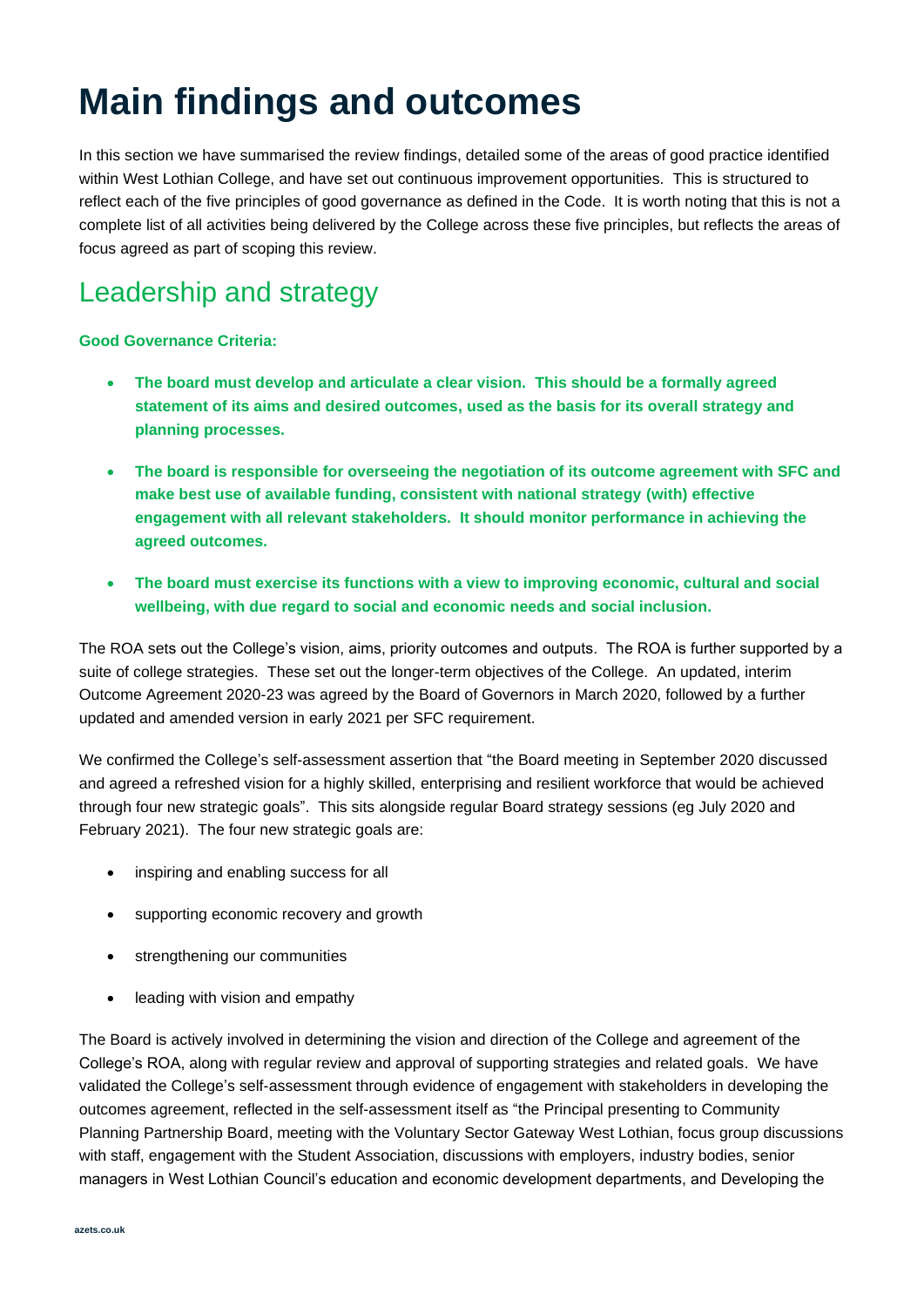Young Workshop (DYW) regional group". Engagement has been complemented by two large curriculum planning events (October and February), along with a clear commitment to balancing social, economic, performance and cultural dimensions to the Board's and the College's work.

Self-assessment views were well reflected in the feedback we received through our Board Member survey and reinforced in the 1-to-1 interviews (held with a majority range of Members). There is also regular reporting on progress, achievements and impacts.

We were able to obtain and we reviewed a range of evidence (representations, written documentation, sample testing/detailed verification) to support the College's positive self-assessment. This shows a context in which the Board has clear involvement and input in evaluation and setting the overall strategy and goals, along with a culture of scrutiny and challenge. Senior management and college staff are still given reasonable scope to develop and deploy the ROA and strategy in practice, with the Principal strongly advocating for this across her team and wider staff cohort.





The Board and its committees are supported by detailed Terms of References (ToRs). These document respective roles and responsibilities. Each committee Chair provides an oral update of committee business/performance and reports the minutes of every committee meeting to the following Board meeting. This ensures that Board Members are kept abreast of key issues and actions, as well as ensuring Members have the ability to question or provide comments on any matters considered by the various committees.

The College has multiple platforms through which it monitors and measures its performance. These include (but are not limited to) the ROA, strategic objectives, student attainment levels, and student survey results.

**azets.co.uk**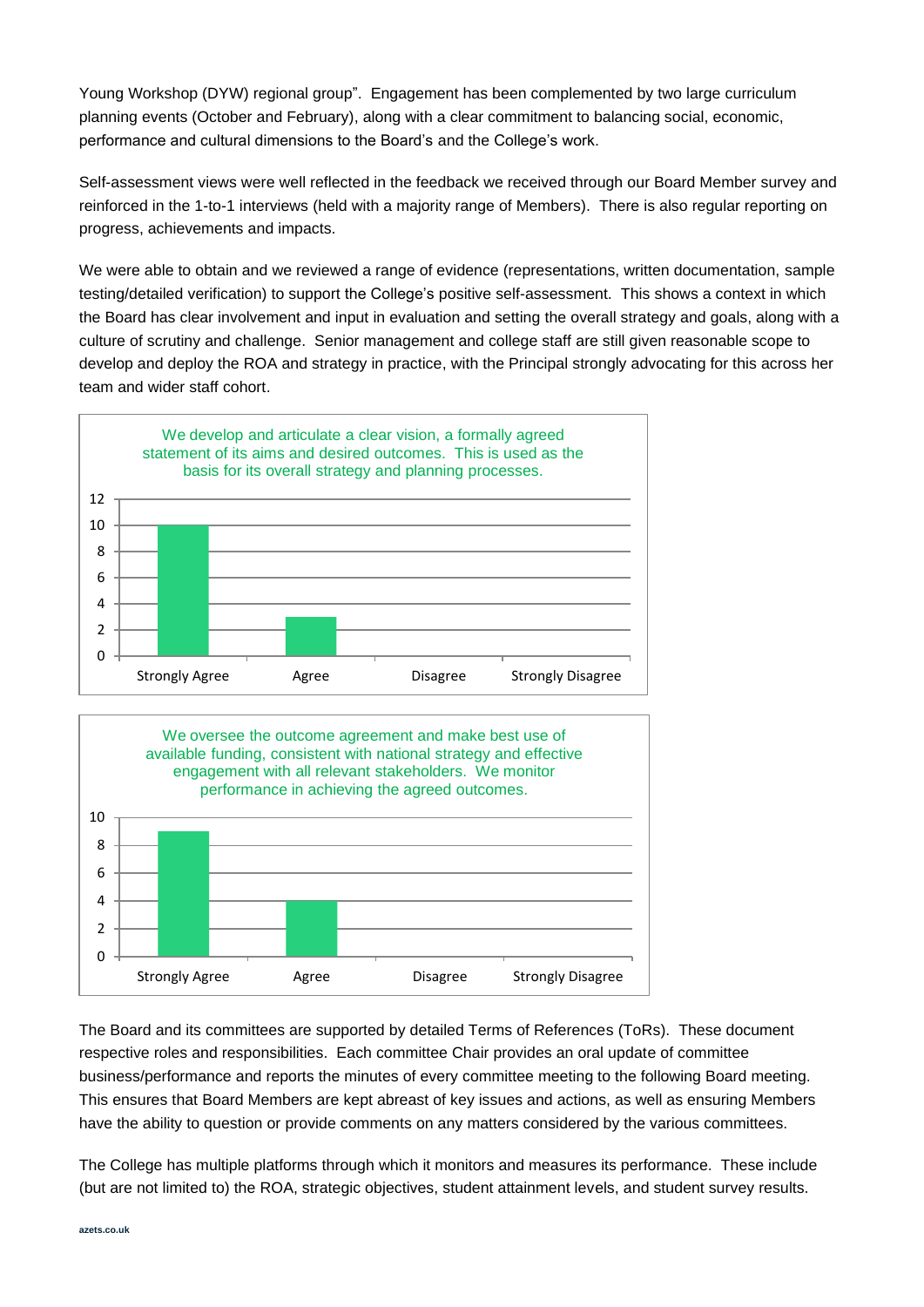Performance reporting responsibilities are captured within Board and Committee ToRs; for example, performance in relation to learning and teaching is monitored through the work of the Learning and Teaching Committee. Key issues and areas for noting are then reported back to the Board. Our testing confirmed that ROA objectives are aligned with corporate strategic objectives and performance monitoring information is being provided to the Board and its committees as required by their ToR.



We have been able to verify a range of socio-economic development activities, with the College's selfasessment citing areas such as (i) Partnership work with the Winchburgh development project, Morrison Construction, Sky, Catalent, West Lothian Council's early years team re workforce requirements, (ii) Engagement with the third sector organisations and the Voluntary Sector Gateway West Lothian, (iii) partnership work with social enterprises such as the Larder, the Brock, and Neil's Hugs and collaboration with West Lothian Council's inclusion teams. This dimension has come through ROA and strategy work, and the Board and Committees have shown repeated interested in how these range of factors are considered and monitored across their work.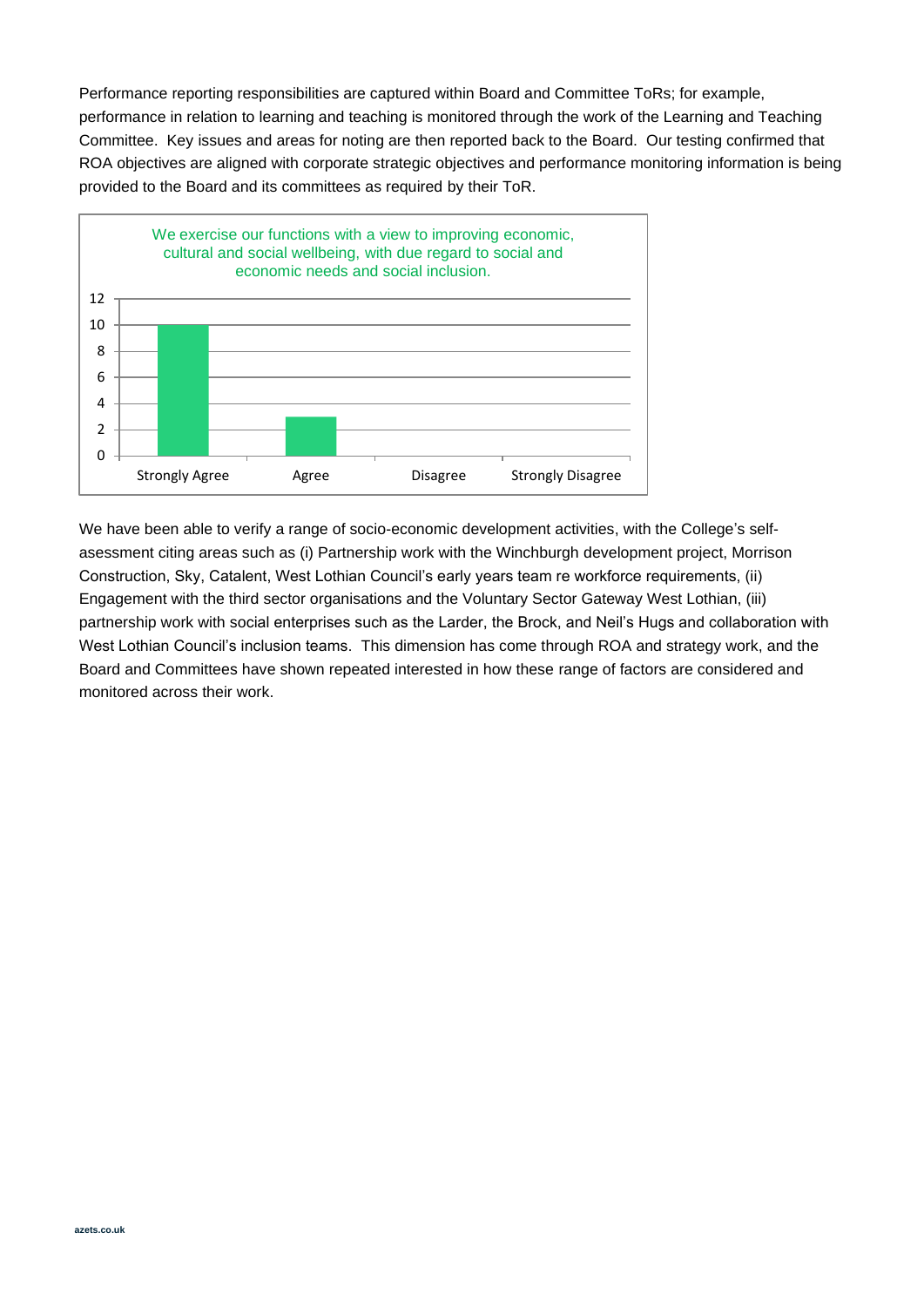### Quality of student experience

**Good Governance Criteria:** 

- **The board must consider the outcome of student surveys and other student engagements, and monitor action plans that could impact on the quality of the student experience.**
- **The board must seek to secure coherent provision for students, aware of external local, national and international bodies and their impact on the quality of the student experience (including community planning partners, employers, skills development and enterprise agencies and employer bodies). The board must seek to foster good relationships and work in partnership to enhance the student experience, including employability.**

The quality of the student experience continues to come across as being central to the work of West Lothian College. Learner impact is regularly considered across a range of business discussed by the Board and Committees.

The Learning and Teaching Committee (L&T Committee) is a crucial forum for reviewing student development and activity, and it has a clear role in relation to the ROA, with strong evidence of putting the learner at the centre of its agenda.

The Students' Association has been increasingly promoted and resourced to drive student involvement and support, with a clear role to represent student views. It has a President/Vice-President led structure, supported by a range of mechanisms including a system of class representatives.

With the Student President and Vice-President as Members of the Board, they provide an update to every Board (and relevant committee) meeting and are routinely invited to provide comments or insights on papers and issues being considered. We ensured their views were included in this review, and the findings reinforced the positive nature of student involvement with the work of the Board, and indeed the wider college management team.

The Board's view that the student voice is core to the decisions it makes is reinforced through our survey of Board Members and the 1-to-1 interviews. The Board incorporates the Students' Association Report within the core business section of its meetings, alongside the Chair and Principal's report. This is seen as both a practical way to obtain important information and as symbolic of the status of the Students' Association/learner perspective to the Board's work.

The Board Member local induction programme includes a briefing session with the Students' Association. This ensures newly-appointed Board Members engage directly and hear from student representatives as part of their induction. Board and Committee sessions have also included virtual and/or student-focussed activities, such as the Audit Committee having an on-site visit to the Students' Association pre-lockdown.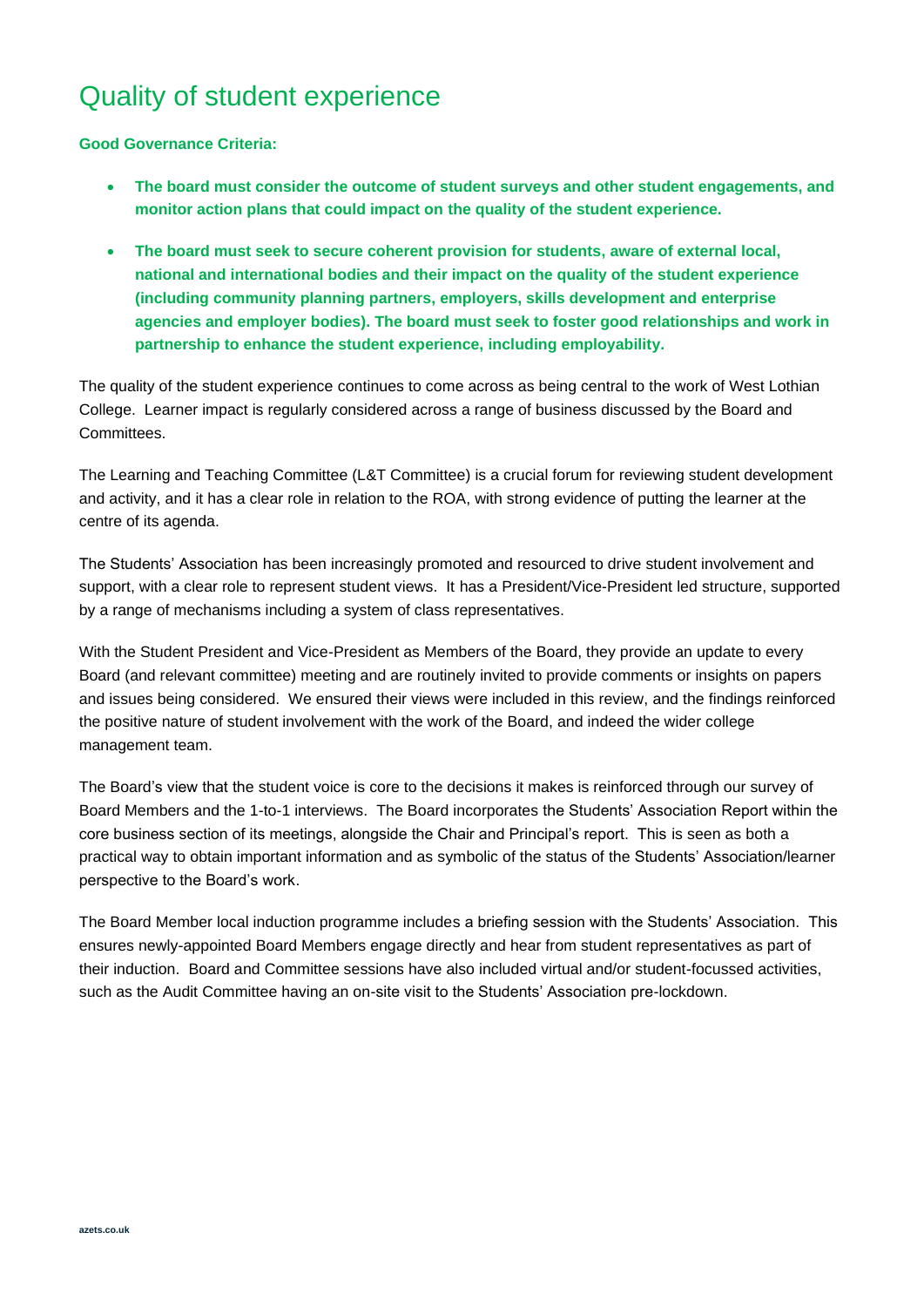



Some key dimensions supporting the largely positive assessment (as reflected in and quoted from the College's self-assessment, and confirmed per our external validation) include:

- SPARKLE student evaluation surveys (and actions) are presented to the L&T and Finance and General Purposes Committees. Over 800 students completed this in late 2020 (an increase of 218 on the previous year). Overall results were deemed very positive, with students adapting well to blended learning and feeling supported by staff. Actions arising were addressed between December 2020 and January 2021 by Directors, Heads of Service, Learning and Skills Managers and Managers (coordinated by the Student Association and monitored by the Vice Principal for Learning and Attainment). The Board is fully informed of these activities.
- Student Association President and Vice President update the Board and take part in committees as well as full Board meetings.
- Student Association present a report to L&T Committee and Board, including commentary on the student experience, support provided to students, and Student Association activities.
- Student support reports produced by Head of Quality, Student Support & Learning Resources are considered by each L&T Committee.

Students can also feedback any issues or grievances via the complaints process. The College has an up-todate, approved Complaints Policy and procedure which takes cognisance of the requirements of good practice external guidance.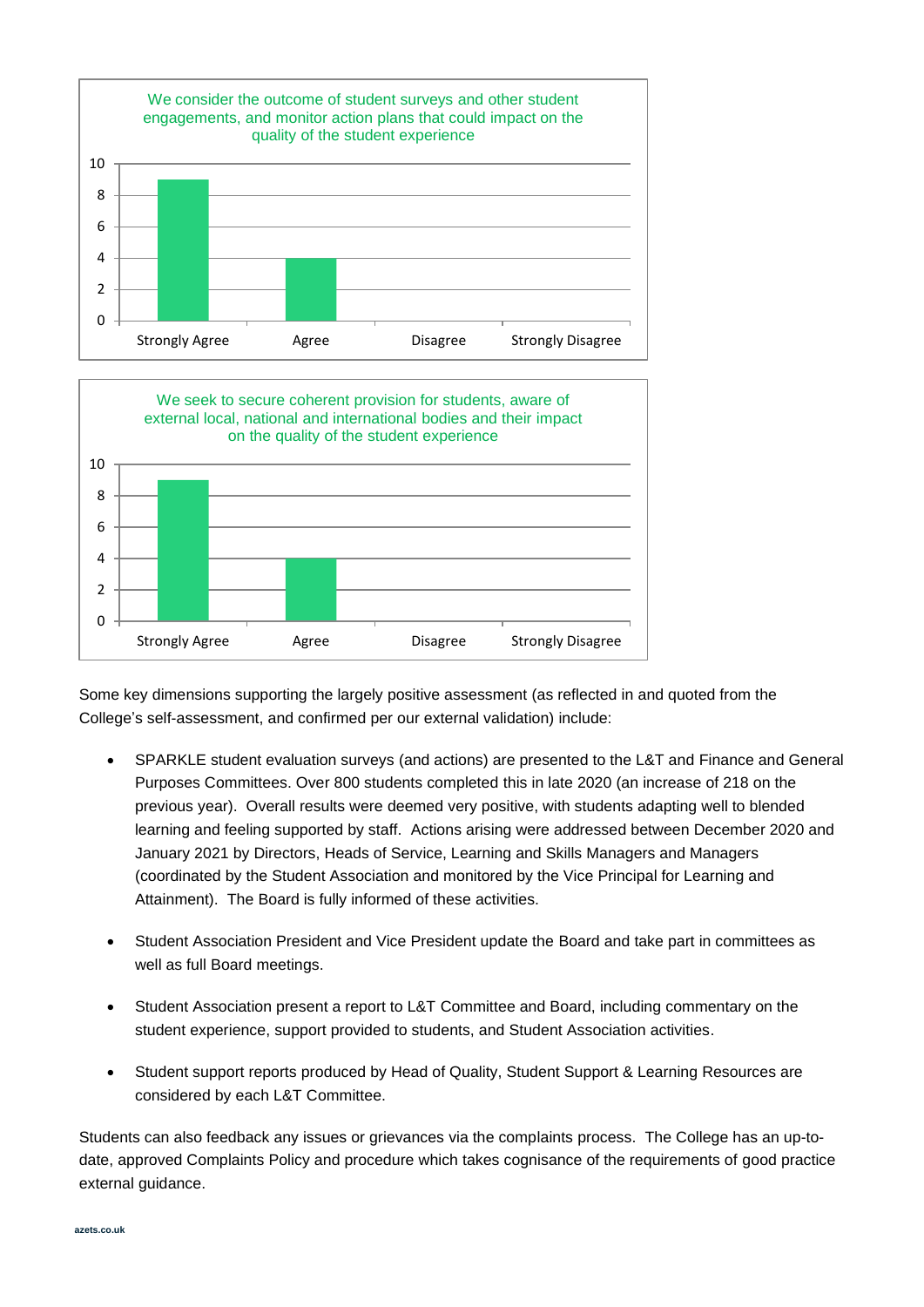The student experience has also been enhanced by partnership. We have been able to verify from across the College's self-assessment in this area, including::

- SFC, Skills Development Scotland, a range of industry representatives, and local authority attendance across recent Board Strategy Days.
- Curriculum Planning workshops drawing a wide range of internal and external stakeholders (including Board members).
- The Principal's weekly email emphasises partnership activity. As per the College's self-assessment, we have verified this "updates on staff and student involvement in regional and national groups and initiatives, and how partners enhance the student experience and progression". Board members are included in the distribution for this update.

WLC's self-assessment views were well reflected in the feedback we received through our Board Member survey and reinforced in the 1-to-1 interviews (held with a majority range of Members). We were able to obtain and we reviewed a range of evidence (representations, written documentation, sample testing/detailed verification) to support the College's positive self-assessment.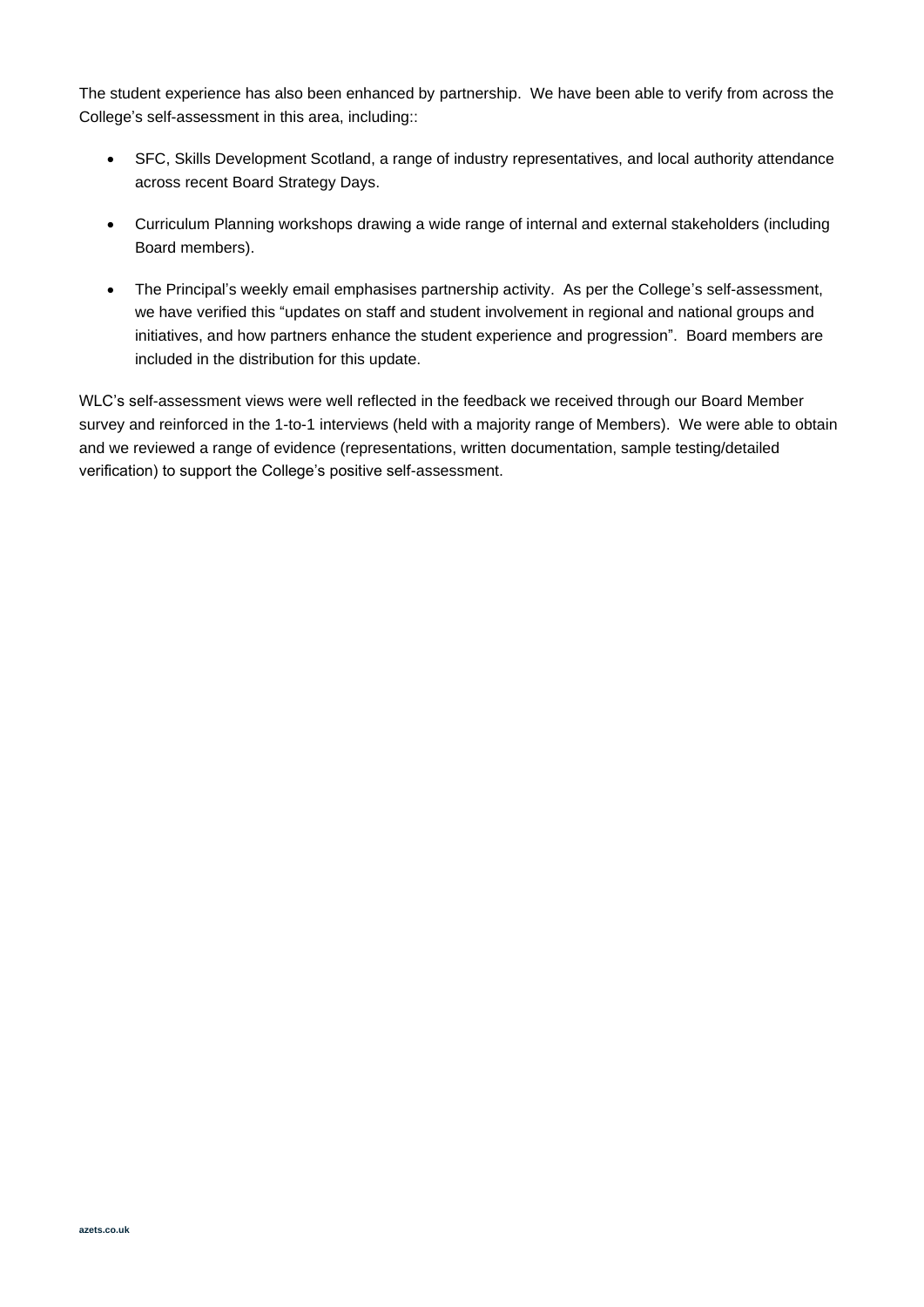#### Accountability

**Good Governance Criteria:** 

- **The board must ensure every board committee has a specified member of the management team to provide objective, specialist advice to support it to discharge its remit.**
- **The board must set the risk appetite of the body and ensure there is an appropriate and clearly communicated balance between risk and opportunity.**
- **The board must ensure that sound risk management and internal control systems are in place and maintained. It must ensure there is a formal on-going process for identifying, reporting, evaluating and managing the body's significant risks and review the effectiveness of risk management, business continuity planning and internal control systems.**
- **The college board promotes positive employee relations and effective partnership between recognised trade unions and management.**

As noted above, the Board regularly monitors the College's performance against its ROA. Each committee Chair provides an oral update of committee business/performance and reports the minutes of every committee meeting to the following Board meeting. This approach helps support constructive dialogue and communication between the Board and its Committees. The Board and its Committees are served robustly and consistently by the management team, under an agreed framework and aligned to senior leadership responsibilities. Our testing, survey outcomes and 1-to-1 interviews reported this as working well in practice. Interview feedback suggested the culture and interpersonal relationships are particularly key to making this work well, with professional, engaged yet suitably independent and challenging respective positions.



Members have the opportunity to review the quality of management information provided to them at the end of each meeting and during the annual self-evaluation process. Members have confirmed that any feedback creating actions that need support by management are addressed promptly and professionally.

The Board and its Committees are required to undertake annual self-evaluations to identify good practice and potential areas for improvement within the structure and format of the committees and its meetings. Consistent with previous findings, Members have reported being provided with appropriate opportunities to contribute effectively at meetings and also feeling empowered to ask questions and challenge information provided to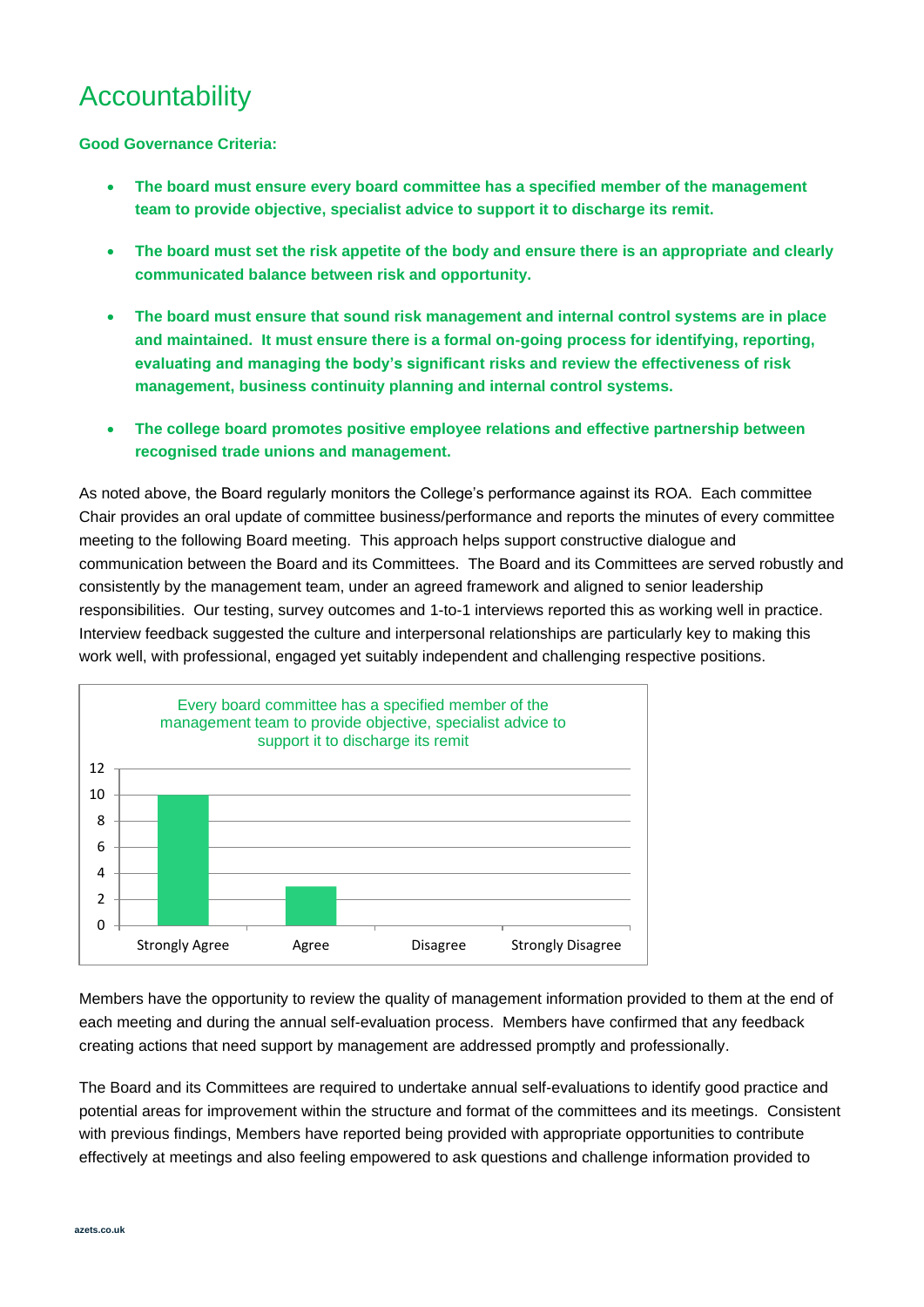them that is not clear or understood. Members strongly feel they work together as a collective to achieve a common purpose which has had a positive impact on Member participation at meetings.

Risk management supports a shared understanding of key areas of challenge and the need for effective decision making. The College's policies set out a comprehensive risk management framework. The Risk Policy states that the Board of Governors should set the tone and influence the culture of risk management within the College, including by establishing the College's risk appetite. Until early 2021, the Audit Committee had been delegated responsibility for the ongoing monitoring of the College's risk register and for playing a key role in scrutinising the strategic risk register. The Audit Committee Chair would regularly provide the Board with a Strategic Risk Register update, ensuring oversight and scrutiny at the most senior levels. These arrangements have since been updated, so that the Board will take more of a direct lead rather than the Audit Committee in assessing the overall approach to managing risk and deploying the Risk Policy, with Committees then more free to "deep dive" challenge the risks aligned to them and their remits.

Specific dimensions to support positive practice identified by the College's self-assessment and which we have verified (and indeed to an extent supported) include:

- An annual board risk workshop focuses on the Board evaluating and agreeing significant risks and the appetite for risk is set. This assists the College Leadership Team in managing the tolerance for risk and risk management across the relevant risk dimensions.
- A risk workshop has also been undertaken with the College Leadership Team, to support shared and embedded practice in relation to risk management and help inform discussion and monitoring by leaderships of strategic risks throughout the year.

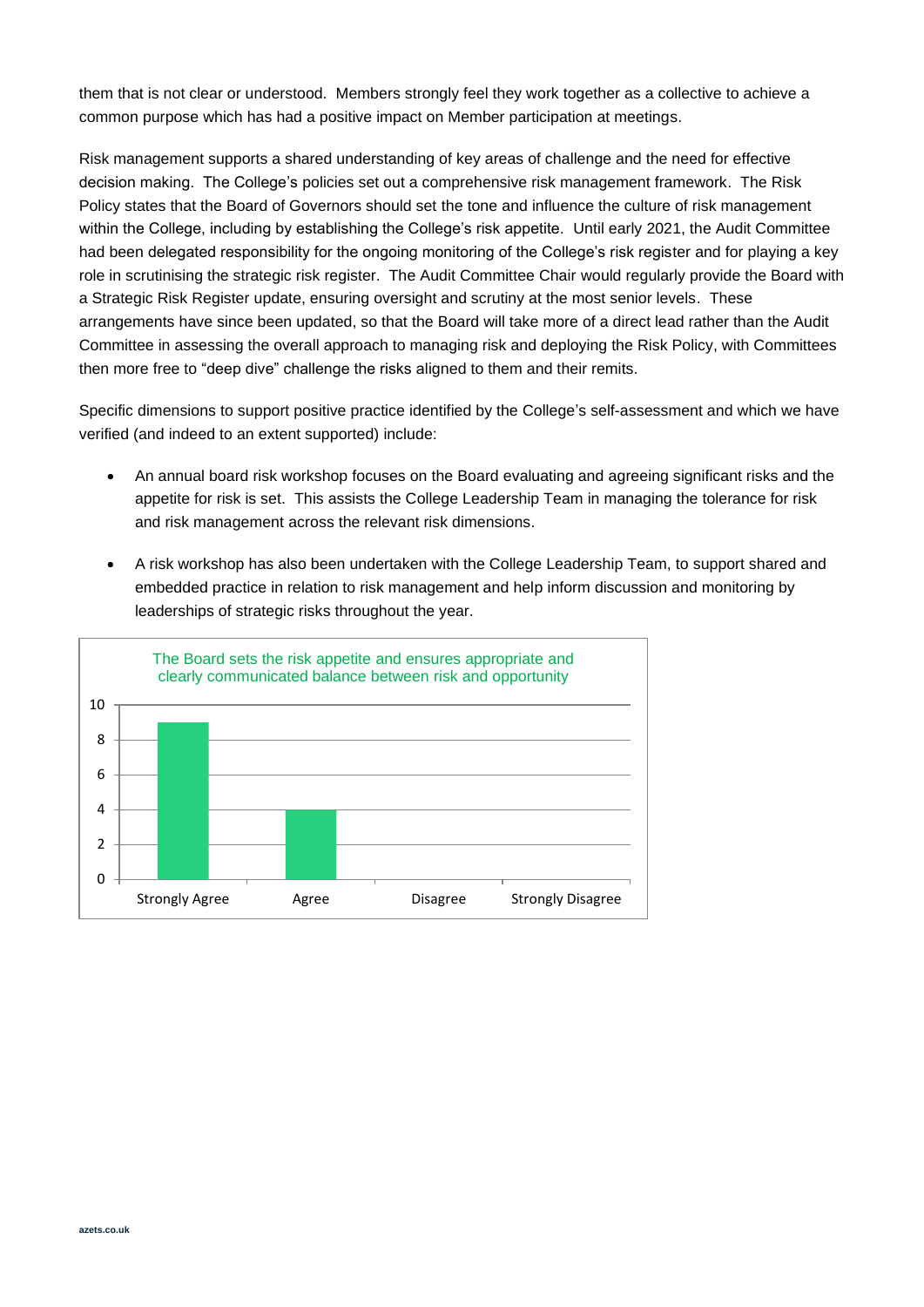

Other positive aspects in terms of accountability include the Board appointing a Senior Independent Member with a specific remit to act as a "check and balance" within the governance framework, a wide suite of documentation available on the College's website covering governance, performance, scrutiny outcomes and financial information, and clear evidence in place of the Audit Committee and Board are receiving regular reports and assurances on risk developments/evolution and internal controls.



The self-assessment, survey and interviews all indicate a generally positive approach to employee and related engagement. There are a range of formal and semi-formal engagement activities, including staff surveys, regular publications/communications, and periodic "drop in" style forums. However, this in an area not under the College's direct and full control; national bargaining and related workforce matters was repeatedly referred to across this review. Whilst these matters are clearly towards the fore of thinking amongst a range of WLC members and management, there remain some issues across the FE sector.

We have obtained evidence that the College is taking a proactive and engaged approach to tackling these issues as far as possible, both locally and through wider engagement. Both the Principal and Chair are engaged directly in national negotiations.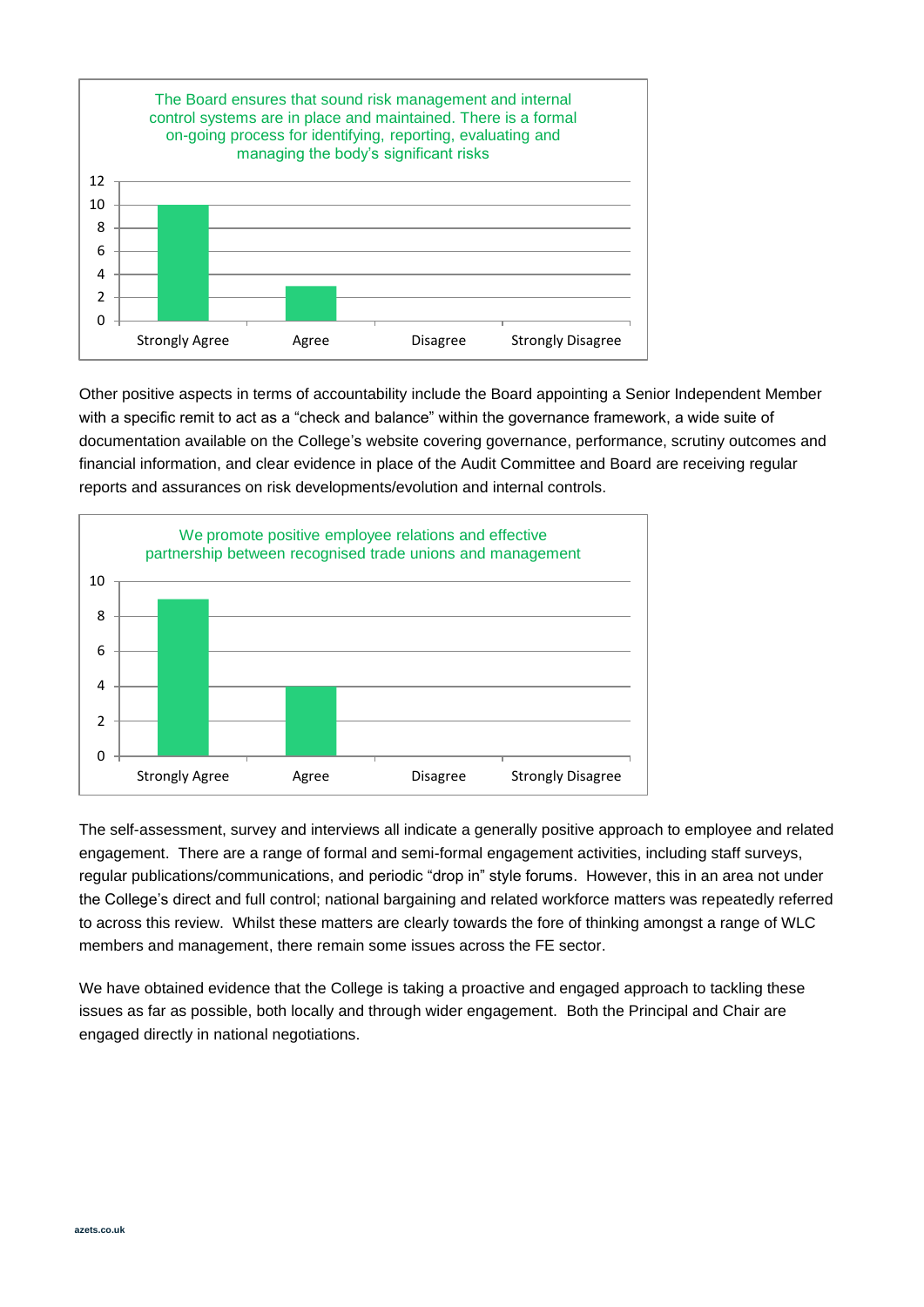#### **Effectiveness**

**Good Governance Criteria:** 

- **The board and its committees must have the appropriate balance of skills, experience, independence and knowledge of the body to enable them to discharge their respective duties and responsibilities effectively.**
- **The principal, as a board member, shares responsibility for good governance. The principal enables good governance through supporting effective communication and interaction between the body and the rest of the college.**
- **The chair ensures new board members receive a formal induction, tailored to need. The board secretary should support the chair in the provision of relevant induction for new board members.**
- **The board must ensure that new committee members receive a committee induction and have their specific training needs assessed and met.**

West Lothian College continues to work with a strong Board, both by design and taking cognisance of the current Membership. The mix of new and extant Members has provided consistency and continuity alongside some fresh approach and challenge.

There is an established skills matrix for the Board and a clear understanding of the need to ensure a balanced and rounded Membership to allow it to function efficiently and effectively. This draws on public, private and third sector expertise, alongside representation by the Principal, staff Members and students.

The College recently undertook a recruitment exercise to appoint new Board Members. The College targeted Members whose skills and experience would supplement the existing skills mix of Members, as well as ensuring sufficient skills and expertise going forward. The skills and experience of the Board is reviewed by the Nominations Committee on at least an annual basis.

Board Members believe the Board has the appropriate skill, experience, independence and knowledge to be effective. In 1-to-1 interviews and in our wider review work, we noted that the College has made good in-roads in terms of gender balance representation but has struggled to secure appointments to better reflect diversity of ethnicities represented.

Where there are identified skills gaps or potential to further support a level of existing skills, this has been identified and taken forward by the Board. Co-opting of Members has been pursued in the last few periods to optimise the situation in practice.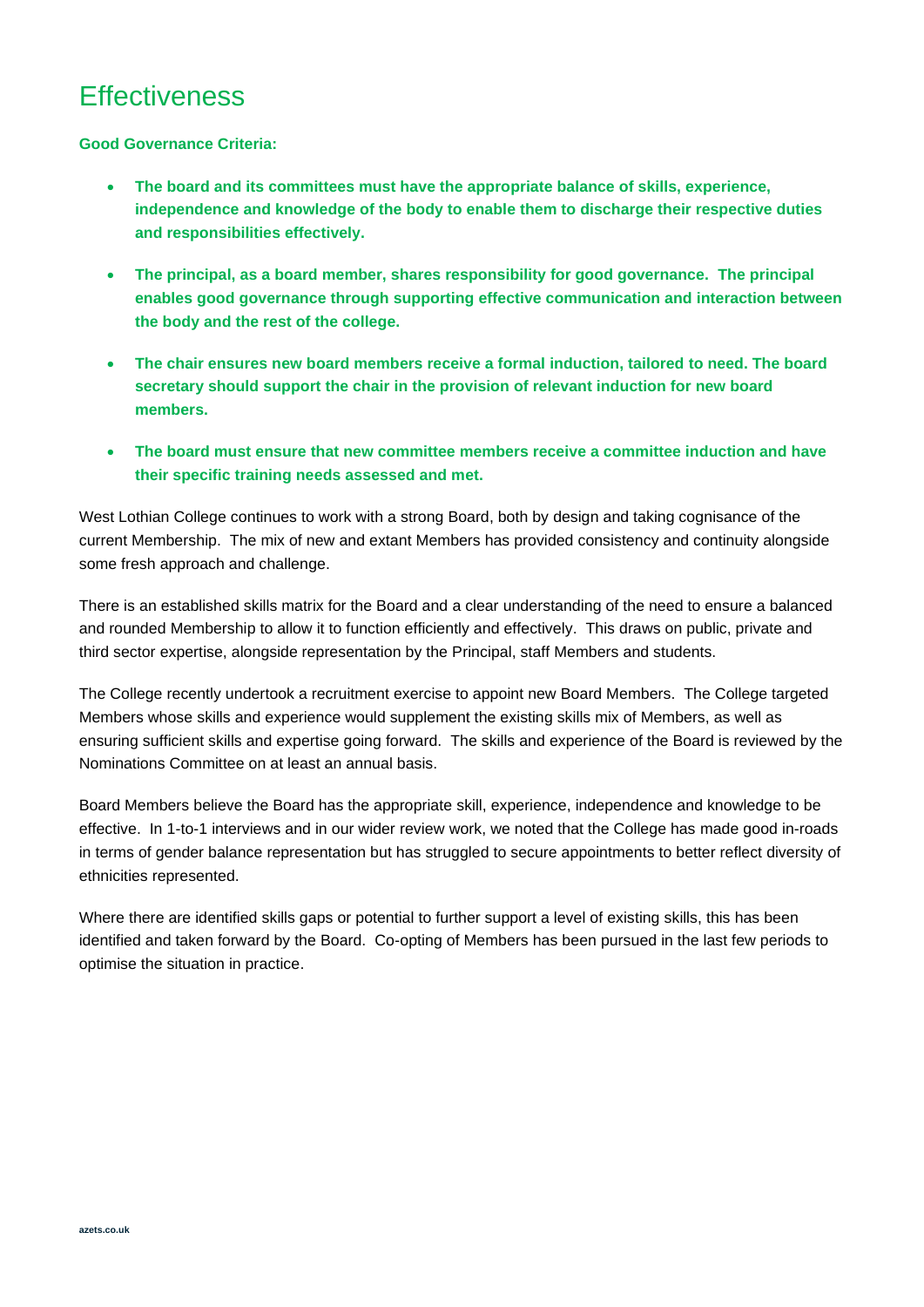



The Principal's role in driving good governance and linking the work of the Board and Committees to the delivery activities of the College as a whole received particular praise. This was in evidence in the survey responses and the individual interviews; in the case of the latter, a range of respondents including those with the most day to day involvement with the College's operations shared positive observations on both the professional and interpersonal dimensions of the Principal's efforts in this area. This was reinforced by wider review of communications and updates and the Principal's reporting to the Board.

The College has also developed a comprehensive induction programme for new Board Members, integrated with formal induction training provided by the College Development Network. The programme is tailored to suit the specific needs of new Members. An induction timetable is developed for new Members and they have the opportunity to meet with the Board Secretary and/or Chair to review the training programme and identify any further training or development needs. Survey feedback indicates positive views amongst Board Members of the induction and ongoing training they receive. The 1-to-1 interviews reinforced this view, with Members stating that they felt comfortable and able to seek further support if required. The disagree comment (in the graph below) related to one response suggesting the "Committee induction should be strengthened", given that more emphasis was perceived as being placed on Board-level induction and that more could be done when a Member joins a particular Committee.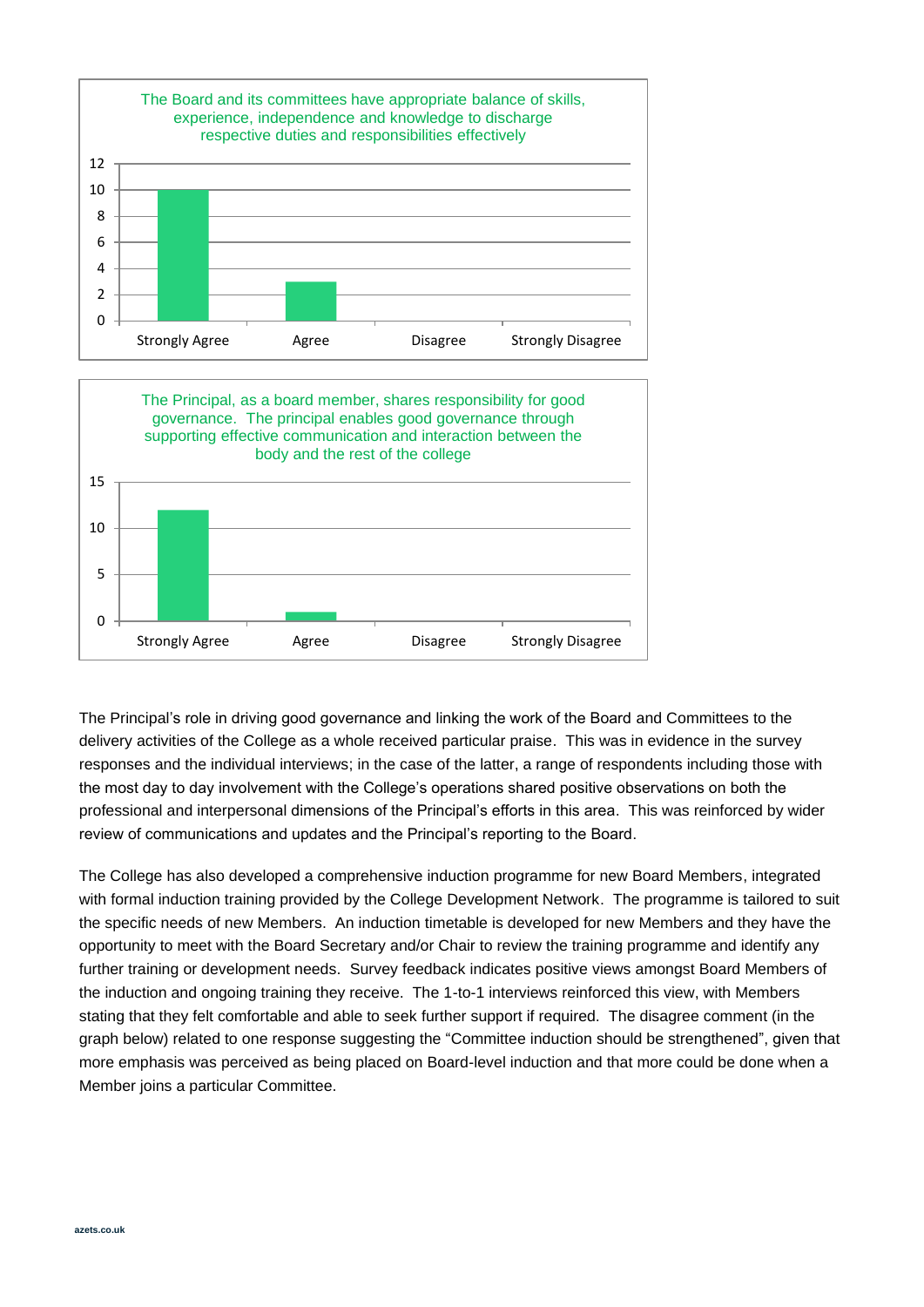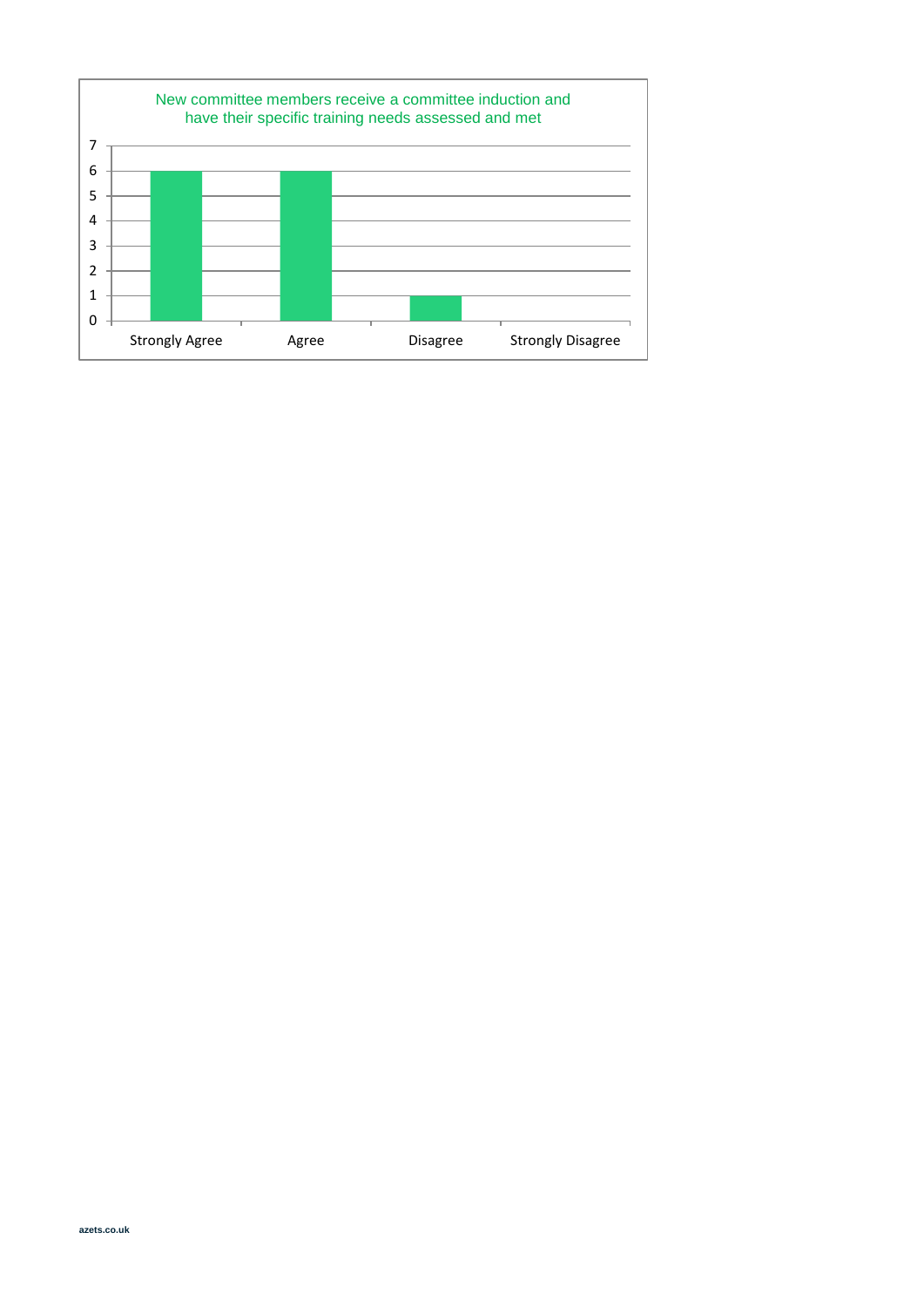### Relationship and collaboration

**Good Governance Criteria:**

- **The board must ensure effective partnership working with local and national bodies including businesses, public and third sector organisations to develop commonly agreed priorities following the principles of effective collaborative working.**
- **The board must encourage and support effective partnership working and collaboration within and across regions to address local needs and meet national priorities and specialisms.**

The College has identified a range of elements supporting strong practices in this area. We have been able to confirm a broad range of partnership working initiatives are in place and further opportunities continue to be explored.

In June 2020, the Principals of Edinburgh, Fife, Forth Valley and West Lothian Colleges "formed a four-college collaboration to develop a multi-region response to economic recovery in East Central Scotland". This led to the "creation of a suite of strategic initiatives that were discussed and agreed with the Chief Executives of the SFC and SDS. The Scottish Government agreed to fund two of these initiatives at a national level through the Young Person's Guarantee Funding" (as per the College's self-assessment).

Other verified examples of partnership working (with Board and Committee oversight and encouragement) are set out in the bullet points below, as highlighted in the Board's self-assessment:

- Cross-college working as part of the Edinburgh and South East Scotland City Regional Deal (through the Data Driven Innovation Gateway project), to develop a suite of courses that enhance the digital skills of groups including those furthest away from education and employment, women returners, and those seeking reskilling.
- In partnership with West Lothian Council, maximising additional Flexible Workforce Development Fund funding for small and medium-sized businesses. The council's matched funding has provided a further £150,000. The College has been engaging with the Federation for Small Businesses and the Chamber of Commerce to raise awareness of this funding.
- Delivery of the BA Business and Management degree in partnership with Edinburgh Napier University.
- Working in partnership with Heriot-Watt University, Scottish Enterprise and a range of companies to bid for the establishment of a Centre for Regulated Bio-Manufacture..

The College has shown evidence of strong commitment to partnership and collaborative working, at both Board/Committee and management levels. A range of engagement with employers and employer groups, local authorities, community groups, unions, HE/FE partners and student representatives was verified as part of our work. A key member of the Community Planning Partnerships, this offers the College an established forum to work collaboratively and strategically with other bodies to deliver effective outcomes. There continues to be close working relationship between the College and the local authority, which is a critical partnership for the College's success.

Discussion, updates and reviews of outcomes are regular items on Board and Committee agendas and at development session discussions. Monitoring of partnership working performance includes through monitoring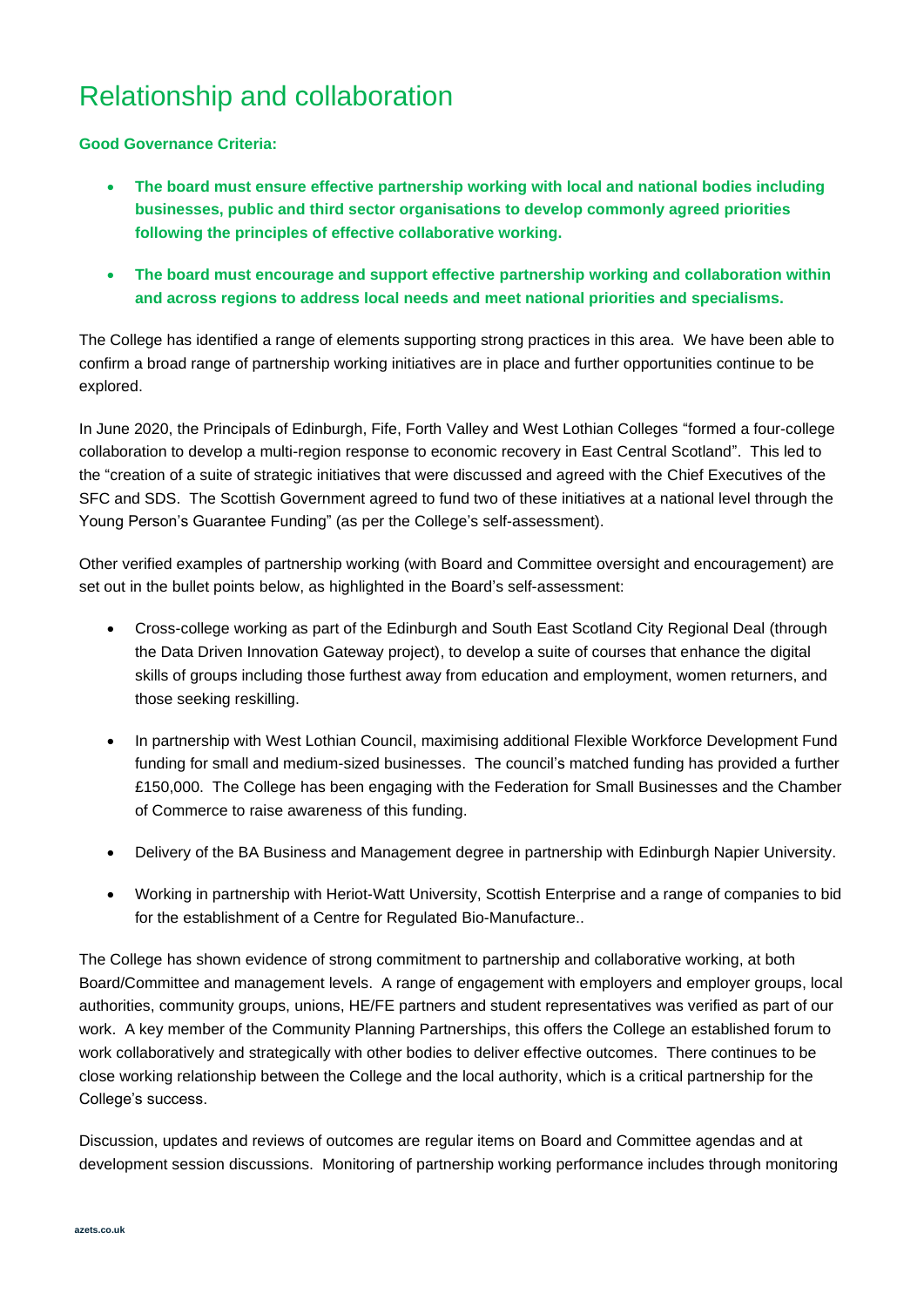ROA performance, and reviewing and scrutinising the Principal's Report which incorporates regular detail on partnership working.





Our survey outcomes indicate that Board Members believe the College is using its partnerships to develop and improve collaborative working. Coupled with our range of testing and validation of the self assessment, along with review of other available evidence, we can back up the College's positive assessment outcomes.